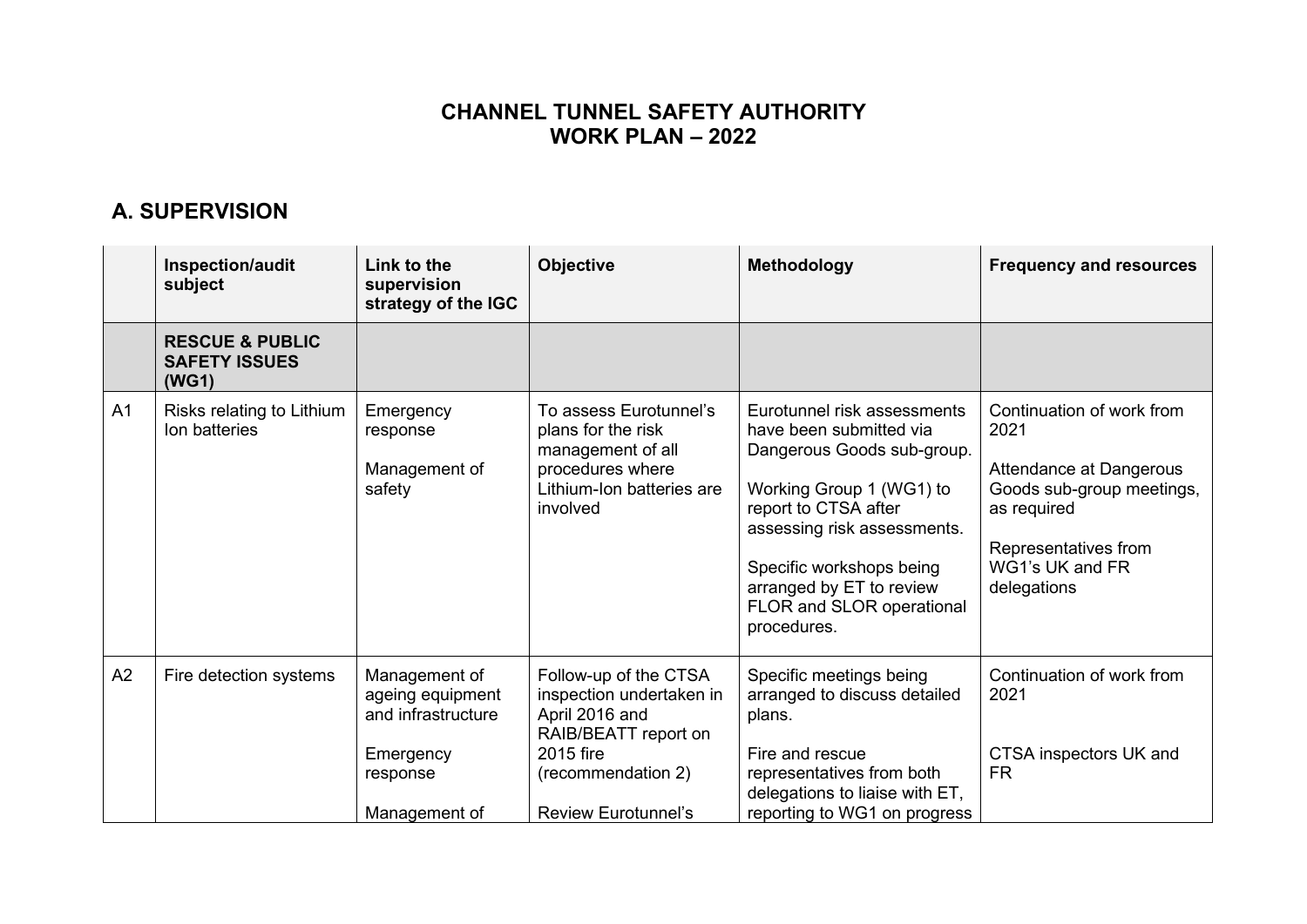|    | Inspection/audit<br>subject                                    | Link to the<br>supervision<br>strategy of the IGC | <b>Objective</b>                                                                                                                                                                                                                                                                                                                        | Methodology                                                                                                                                                                                                                                                                                                                                      | <b>Frequency and resources</b>                                                                                                   |
|----|----------------------------------------------------------------|---------------------------------------------------|-----------------------------------------------------------------------------------------------------------------------------------------------------------------------------------------------------------------------------------------------------------------------------------------------------------------------------------------|--------------------------------------------------------------------------------------------------------------------------------------------------------------------------------------------------------------------------------------------------------------------------------------------------------------------------------------------------|----------------------------------------------------------------------------------------------------------------------------------|
|    |                                                                | safety                                            | independent review of its<br>fire detection systems<br>and any replacement<br>project plans<br>Particular focus on the<br>Running Tunnels and on<br>board HGV shuttles<br>Confirm what review<br>process is used to<br>assess any new<br>technology<br>developments that could<br>improve the speed and<br>efficiency of fire detection | of the project                                                                                                                                                                                                                                                                                                                                   |                                                                                                                                  |
| A3 | Communications<br>systems used in the<br>event of an emergency | Emergency<br>response<br>Management of<br>safety  | Review the existing<br>arrangements for<br>communications systems<br>and procedures in the<br>event of an emergency                                                                                                                                                                                                                     | $UK - Department for$<br>Transport (DfT) is leading the<br><b>Emergency Services Network</b><br>(ESN) national project with<br>members of emergency<br>services involved in regular<br>meetings.<br>France –members of<br>emergency services involved<br>in regular meetings for<br>Réseau radio du futur (RRF)<br>project<br>WG1 working on the | Continuation of work from<br>2021<br>WG1 UK and FR<br>representatives involved in<br>regular meetings in<br>respective countries |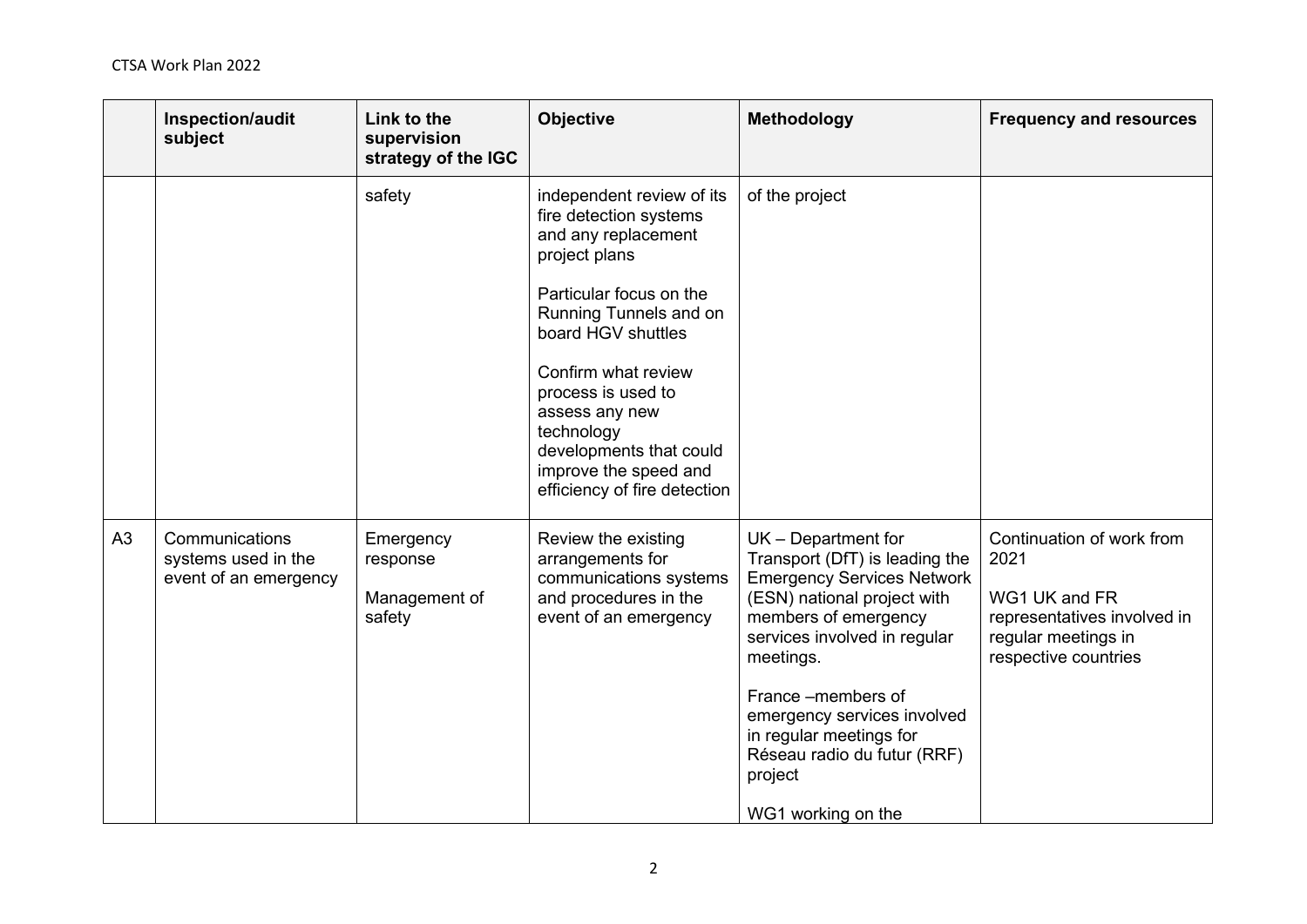|                | Inspection/audit<br>subject                                         | Link to the<br>supervision<br>strategy of the IGC                         | <b>Objective</b>                                                                                                                                                                                                                | <b>Methodology</b>                                                                                                                         | <b>Frequency and resources</b>      |
|----------------|---------------------------------------------------------------------|---------------------------------------------------------------------------|---------------------------------------------------------------------------------------------------------------------------------------------------------------------------------------------------------------------------------|--------------------------------------------------------------------------------------------------------------------------------------------|-------------------------------------|
|                |                                                                     |                                                                           |                                                                                                                                                                                                                                 | short/medium term position<br>with ET to utilise wifi systems<br>for communications methods<br>(voice, data and video)                     |                                     |
| A4             | <b>Fixed firefighting</b><br>installations in the<br><b>Tunnels</b> | Emergency<br>response<br>Management of<br>safety                          | To assess the working<br>condition and<br>maintenance<br>arrangements for the<br>fixed firefighting<br>installations in the<br>Tunnels (hydrants, water<br>main, SAFE stations)                                                 | Inspection of a sample of the<br>installations, maintenance<br>records and interviews with<br>selected personnel                           | CTSA inspectors UK and<br><b>FR</b> |
| A <sub>5</sub> | <b>Emergency Sidings</b>                                            | Emergency<br>response<br>Management of<br>equipment and<br>infrastructure | To examine the<br>operational procedures<br>for the deployment of<br>incident trains to the<br>emergency sidings                                                                                                                | Inspection of written<br>procedures and interviews<br>with RCC/Emergency<br>Management staff                                               | CTSA inspectors UK and<br><b>FR</b> |
| A <sub>6</sub> | FLOR (UK and FR)<br><b>Operational Procedures</b>                   | Emergency<br>response<br>Management of<br>safety                          | To assess the adequacy<br>of the documented FLOR<br>emergency response<br>procedures.<br>This item will also follow<br>up the points raised in<br>2015 firefighting review<br>(recommendations 9 and<br>11 relating to Fr FLOR) | Inspections to examine the<br><b>FLOR</b> operational<br>procedures, training records<br>and interviews with FLOR<br>Commanders/personnel. | CTSA inspectors UK and<br><b>FR</b> |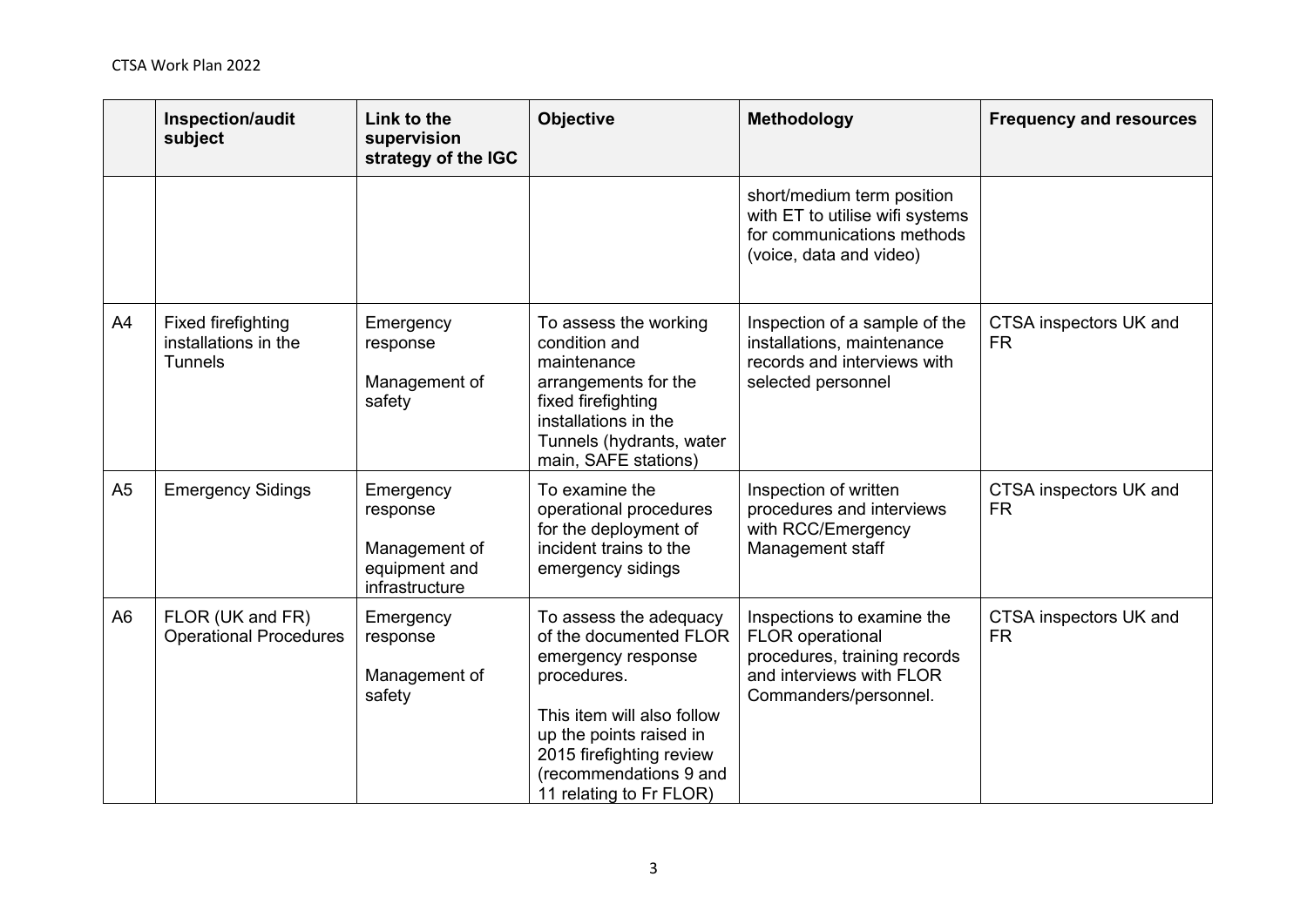|                | Inspection/audit<br>subject                                                    | Link to the<br>supervision<br>strategy of the IGC | <b>Objective</b>                                                                                                                                                                                            | Methodology                                                                                                                                                                                                                  | <b>Frequency and resources</b>                                                                                                                         |
|----------------|--------------------------------------------------------------------------------|---------------------------------------------------|-------------------------------------------------------------------------------------------------------------------------------------------------------------------------------------------------------------|------------------------------------------------------------------------------------------------------------------------------------------------------------------------------------------------------------------------------|--------------------------------------------------------------------------------------------------------------------------------------------------------|
| A7             | <b>Emergency response</b><br>arrangements for<br>security-related<br>incidents | Emergency<br>response                             | Review the current<br>arrangements for ET and<br>SLOR in relation to<br>security-related incidents<br>(including<br>Follow up outcomes and<br>recommendations<br>following the Binat 27<br>and 28 exercises | Home Office leading for UK<br>Specific plans (UK and FR) to<br>be developed by emergency<br>services with ET and<br>discussed at WG1<br>Plans to incorporate the<br>medical care arrangements<br>for severe trauma incidents | Follow-on work from 2021<br>WG1 UK and FR<br>representatives involved in<br>regular meetings                                                           |
| A <sub>8</sub> | Refurbishment of UK's<br><b>Incident Coordination</b><br>Centre (ICC)          | Management of<br>safety<br>Emergency<br>response  | Relocation of assets in<br>the ICC according to UK<br>emergency services<br>requirements                                                                                                                    | Liaison meetings between<br>emergency services and ET<br>UK emergency services have<br>developed a specification for<br>the requirements<br>ET to implement the project<br>plan for the refurbishment<br>works               | Follow on work from 2021<br>as ET were unable to<br>complete this work due to<br>the pandemic<br><b>Emergency services</b><br>representatives from WG1 |
| A <sub>9</sub> | Gas-powered HGVs                                                               | Management of<br>safety<br>Emergency<br>response  | ET are preparing a safety<br>dossier for the<br>transportation of gas<br>powered HGVs as they<br>are becoming more<br>prevalent in haulage<br>industry                                                      | Meetings with ET and WG1<br>representatives to discuss<br>the safety implications.<br>Review of safety analysis in<br>accordance with CSM RA                                                                                 | Follow on work from 2021<br>CTSA inspectors UK and<br><b>FR</b><br>Meetings via WG1<br>Dangerous Goods sub<br>group                                    |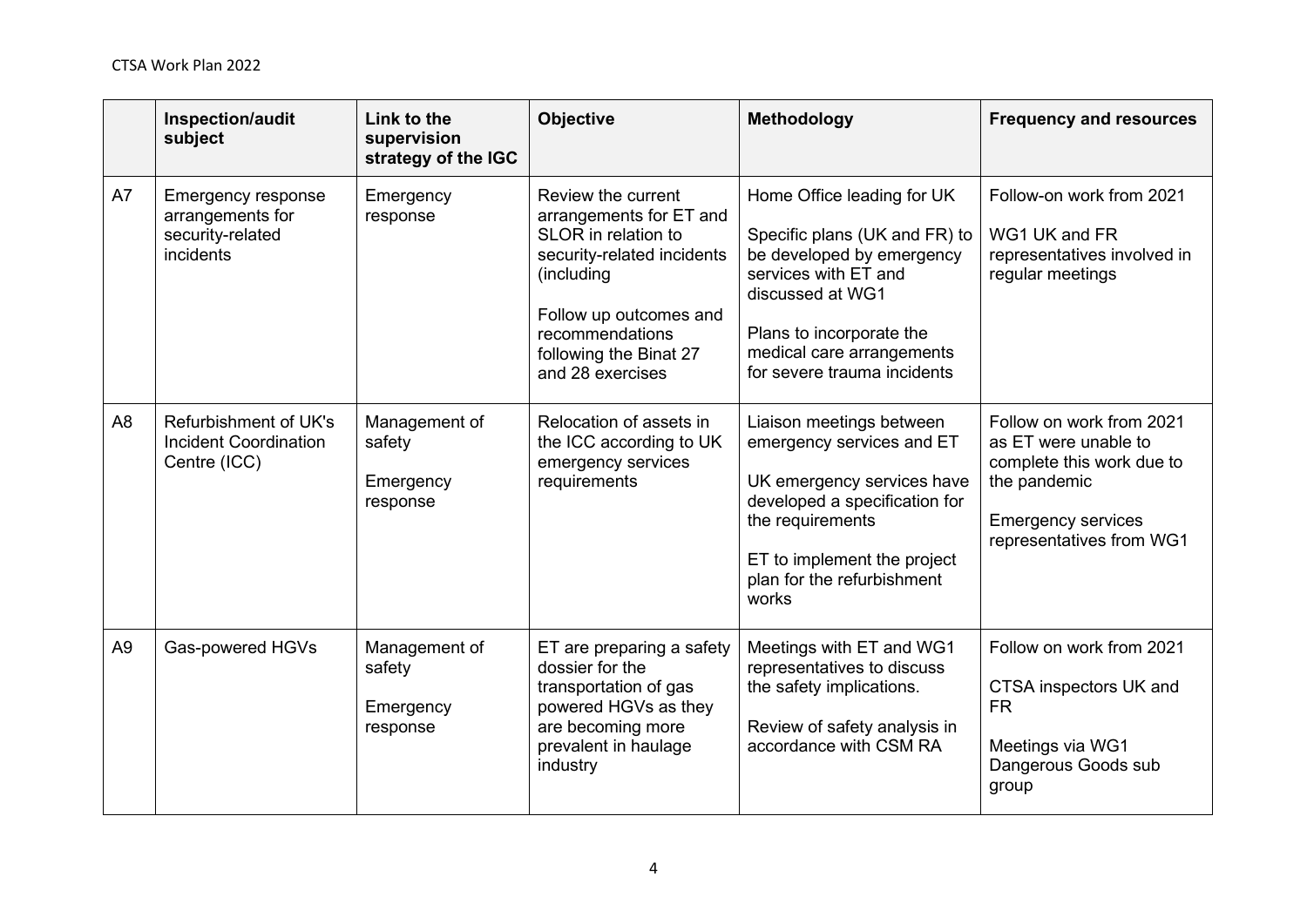|     | Inspection/audit<br>subject                                                                 | Link to the<br>supervision<br>strategy of the IGC | <b>Objective</b>                                                                                                                                                                                        | Methodology                                                                                                                                                                                      | <b>Frequency and resources</b>                                                        |
|-----|---------------------------------------------------------------------------------------------|---------------------------------------------------|---------------------------------------------------------------------------------------------------------------------------------------------------------------------------------------------------------|--------------------------------------------------------------------------------------------------------------------------------------------------------------------------------------------------|---------------------------------------------------------------------------------------|
| A10 | ElecLink safety exercise                                                                    | Management of<br>safety<br>Emergency<br>response  | To monitor the ET<br>unannounced safety<br>exercise to test the<br>ElecLink emergency shut<br>down arrangements                                                                                         | Attend planning meetings<br>and provide observers for the<br>exercise.                                                                                                                           | CTSA inspectors UK and<br><b>FR</b>                                                   |
| A11 | <b>Emergency Planning</b>                                                                   | Emergency<br>response                             | To monitor ET's review<br>of its emergency<br>planning arrangements<br>following the catenary<br>incident of 23/10/2021<br>and CTSA's 2021<br>inspection of preparation<br>for severe weather<br>events | Analysis of various reports<br>from ET's external<br>consultants and ET's<br>improvement plan based on<br>their findings<br>Attend meetings with ET to<br>provide feedback and gauge<br>progress | CTSA inspectors UK and<br><b>FR</b>                                                   |
|     | <b>RAIL SAFETY &amp;</b><br><b>TRANSPORT ISSUES</b>                                         |                                                   |                                                                                                                                                                                                         |                                                                                                                                                                                                  |                                                                                       |
|     | <b>Planned preventive</b><br>inspections                                                    |                                                   |                                                                                                                                                                                                         |                                                                                                                                                                                                  |                                                                                       |
| A12 | <b>Eurostar</b><br>Safe reintroduction of<br>the e300 fleet following<br>the Covid pandemic | Management of<br>safety                           | Review how EIL applied<br>its engineering change<br>management and<br>competence<br>arrangements to<br>reintroduce the fleet into<br>operational service                                                | Inspection visits to look at<br>how EIL identified and<br>managed the risks for<br>bringing the fleet back into<br>safe operational service                                                      | CTSA inspectors UK (lead)<br>and FR.<br>10 days - site visits and<br>producing report |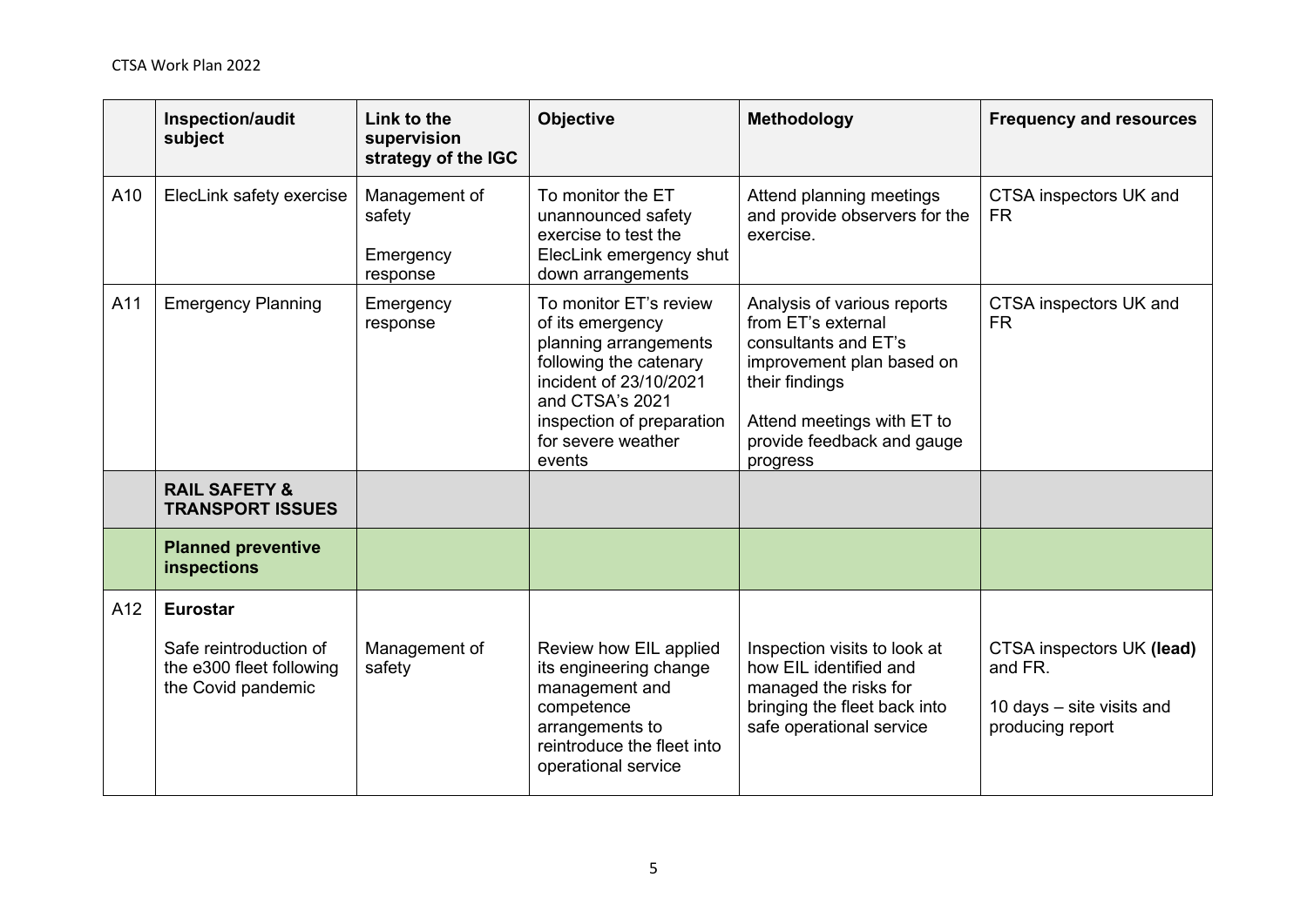|     | Inspection/audit<br>subject                                                    | Link to the<br>supervision<br>strategy of the IGC | <b>Objective</b>                                                                                                                                                                                                                                                                                                                                                                                           | Methodology                                                                                                                                                               | <b>Frequency and resources</b>                                                                                                                      |
|-----|--------------------------------------------------------------------------------|---------------------------------------------------|------------------------------------------------------------------------------------------------------------------------------------------------------------------------------------------------------------------------------------------------------------------------------------------------------------------------------------------------------------------------------------------------------------|---------------------------------------------------------------------------------------------------------------------------------------------------------------------------|-----------------------------------------------------------------------------------------------------------------------------------------------------|
|     | <b>Planned reactive work</b>                                                   |                                                   |                                                                                                                                                                                                                                                                                                                                                                                                            |                                                                                                                                                                           |                                                                                                                                                     |
| A13 | <b>Eurotunnel</b>                                                              |                                                   |                                                                                                                                                                                                                                                                                                                                                                                                            |                                                                                                                                                                           |                                                                                                                                                     |
|     | Change management<br>with particular reference<br>to Vol E changes             | Management of<br>safety<br>Emergency<br>response  | Investigate how changes<br>(which were reversed) in<br>relation to SAFE stations<br>for fighting fires on<br>passenger trains and use<br>of platforms as<br>alternative to emergency<br>sidings were managed.<br>For example:<br>• whether change<br>management<br>procedures were<br>adequate and applied<br>effectively;<br>• whether risks were<br>assessed and<br>communicated to<br>affected parties. | Feedback and update from<br>ORR after it completes its<br>investigation of how ET<br>managed the change,<br>associated risks and<br>communications to affected<br>parties | CTSA inspectors (UK and<br>FR) to consider findings of<br>ORR inspectors'<br>investigation, which is<br>expected to be completed<br>by end May 2022 |
| A14 | <b>Eurotunnel</b>                                                              |                                                   |                                                                                                                                                                                                                                                                                                                                                                                                            |                                                                                                                                                                           |                                                                                                                                                     |
|     | Recommendations in<br>the BEA-TT/RAIB report<br>of 17 January 2015<br>incident | Eurotunnel safety<br>management<br>system         | Monitor implementation<br>of Eurotunnel action plan<br>Contribute to the IGC's<br>yearly progress update to<br><b>BEA-TT/RAIB</b>                                                                                                                                                                                                                                                                          | Through WG1 and CTSA<br>meetings/correspondence                                                                                                                           | Continuation of ongoing<br>work<br>CTSA inspectors UK and<br><b>FR</b>                                                                              |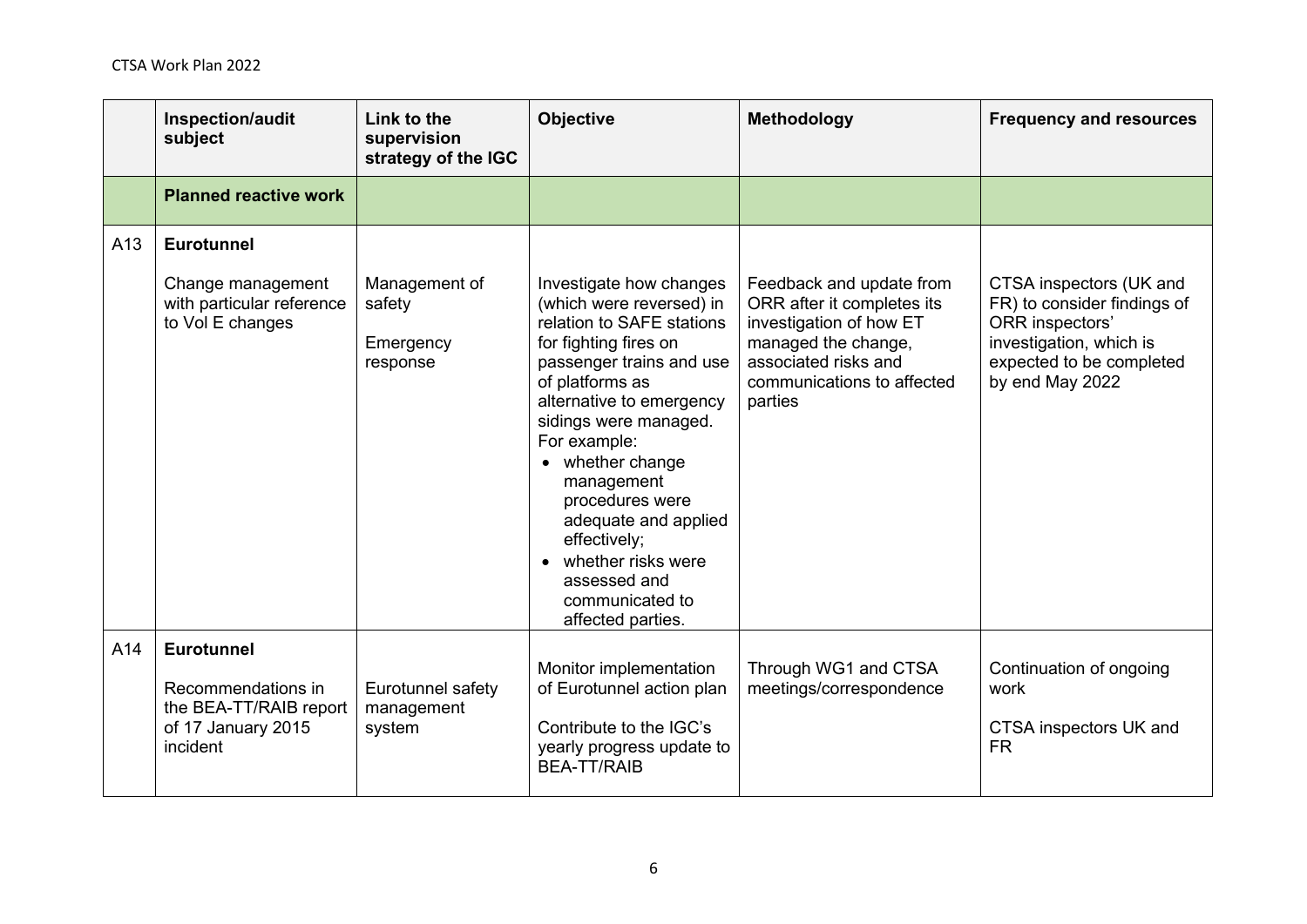|     | Inspection/audit<br>subject                              | Link to the<br>supervision<br>strategy of the IGC                                                    | Objective                                                                                                                                                                                                               | Methodology                                                                                                                                                                                                                  | <b>Frequency and resources</b>                               |
|-----|----------------------------------------------------------|------------------------------------------------------------------------------------------------------|-------------------------------------------------------------------------------------------------------------------------------------------------------------------------------------------------------------------------|------------------------------------------------------------------------------------------------------------------------------------------------------------------------------------------------------------------------------|--------------------------------------------------------------|
| A15 | <b>DB Cargo</b>                                          | Safety management<br>and learning from<br>experience                                                 |                                                                                                                                                                                                                         | Follow-up of the action plan<br>agreed following the 2021<br>inspection (continuous work)<br>Follow-up of open<br>recommendations from<br>previous inspections<br>(continuous work)                                          | CTSA inspectors FR (lead)<br>and UK                          |
| A16 | <b>GB Railfreight</b>                                    | Safety management<br>and learning from<br>experience                                                 |                                                                                                                                                                                                                         | Follow-up of the action plan<br>agreed following the 2021<br>inspection (continuous work)<br>Follow-up of open<br>recommendations from<br>previous inspections<br>(continuous work)                                          | CTSA inspectors FR (lead)<br>and UK                          |
| A17 | <b>Eurotunnel</b><br>Prevention of fire in the<br>tunnel | Eurotunnel safety<br>arrangements to<br>prevent fire in the<br>tunnel<br>Learning from<br>experience | Check the effectiveness<br>of the provisions relating<br>to the new platform<br>organization, put in place<br>in November 2021<br>Check the impact on the<br>operation of reinstating<br>pagodas to freight<br>shuttles | Follow-up of the action plan<br>agreed upon following the<br>2021 inspection (continuing<br>work)<br>Follow-up on open<br>recommendations from<br>previous inspections<br>(continuing work)<br><b>Review of Eurotunnel's</b> | Continuous work<br>Continuous work<br>Quarterly updates from |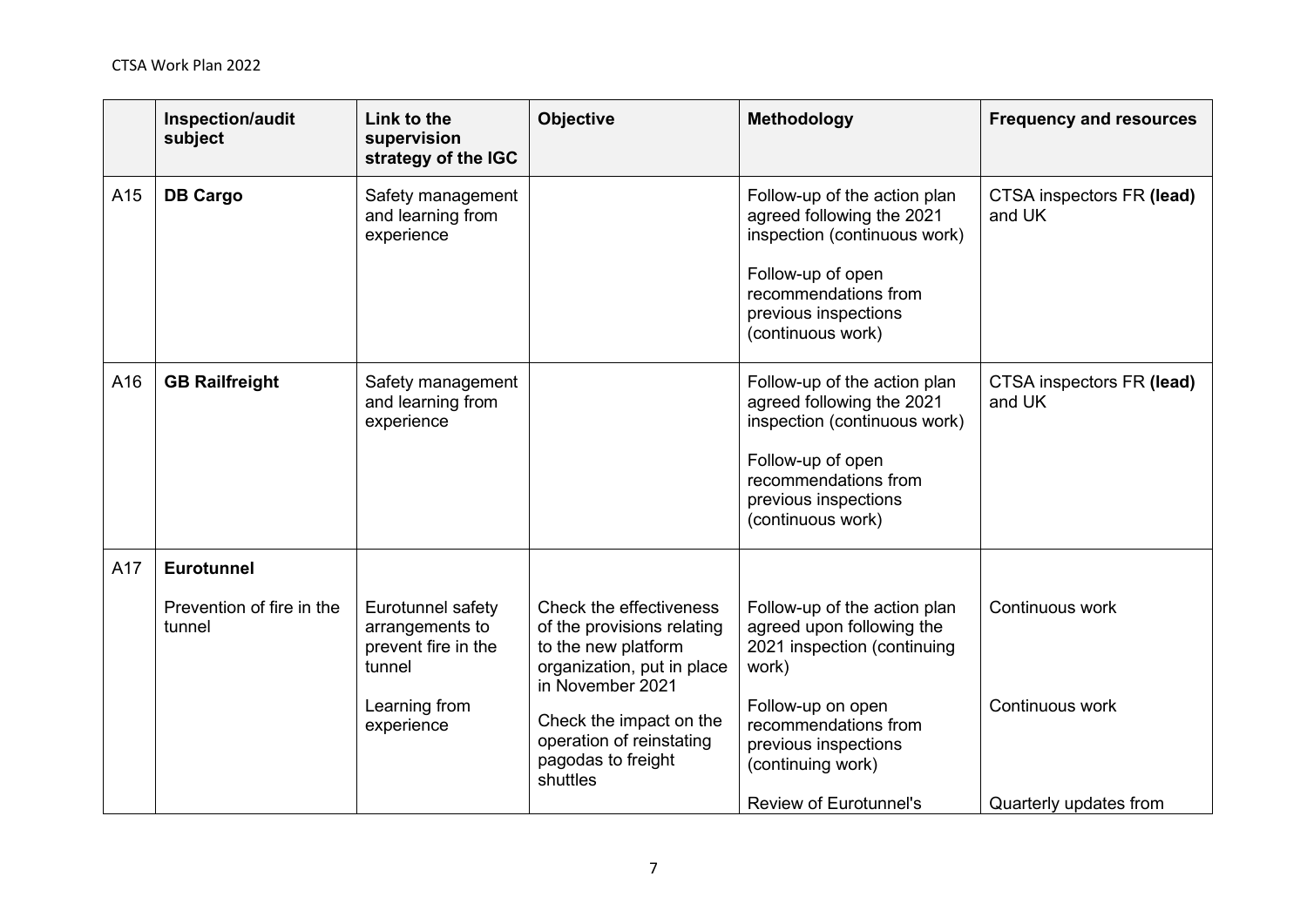|     | Inspection/audit<br>subject                                                                                                                  | Link to the<br>supervision<br>strategy of the IGC            | Objective                                                                                                                       | Methodology                                                                                                                                  | <b>Frequency and resources</b>                    |
|-----|----------------------------------------------------------------------------------------------------------------------------------------------|--------------------------------------------------------------|---------------------------------------------------------------------------------------------------------------------------------|----------------------------------------------------------------------------------------------------------------------------------------------|---------------------------------------------------|
|     |                                                                                                                                              |                                                              | Following removal of<br>CCAQ (platform catenary<br>disconnection), review<br>the control measures put<br>in place by Eurotunnel | quarterly reports on its<br>monitoring demonstrating<br>that the control measures<br>identified continue to control<br>the risks as intended | Eurotunnel<br>CTSA inspectors UK and<br><b>FR</b> |
| A18 | <b>Eurotunnel and RUs</b>                                                                                                                    |                                                              |                                                                                                                                 |                                                                                                                                              |                                                   |
|     | Monitoring of incidents                                                                                                                      | Safety management                                            | Check that appropriate<br>actions are taken and be<br>able to adapt our<br>supervision                                          | Through WG1 or CTSA,<br>reviewing SRIs and other<br>information                                                                              | Continuous work                                   |
| A19 | <b>Eurotunnel and RUs</b>                                                                                                                    |                                                              |                                                                                                                                 |                                                                                                                                              |                                                   |
|     | Communications<br>between Eurotunnel<br>and the railway<br>undertakings, with<br>particular regard to<br>managing and<br>analysing incidents | Eurotunnel safety<br>management<br>system                    | Check there is effective<br>communication, co-<br>operation and learning<br>from experience is<br>shared                        | Monitoring through WG1 or<br><b>CTSA</b>                                                                                                     | Continuous work                                   |
|     | <b>CIVIL ENGINEERING</b><br><b>ISSUES</b>                                                                                                    |                                                              |                                                                                                                                 |                                                                                                                                              |                                                   |
| A20 | Eurotunnel                                                                                                                                   | Supervision and<br>monitoring of the<br>civil engineering of |                                                                                                                                 | <b>Review of Eurotunnel's</b><br>annual civil engineering<br>monitoring reports sent to the                                                  | Annual monitoring by CETU                         |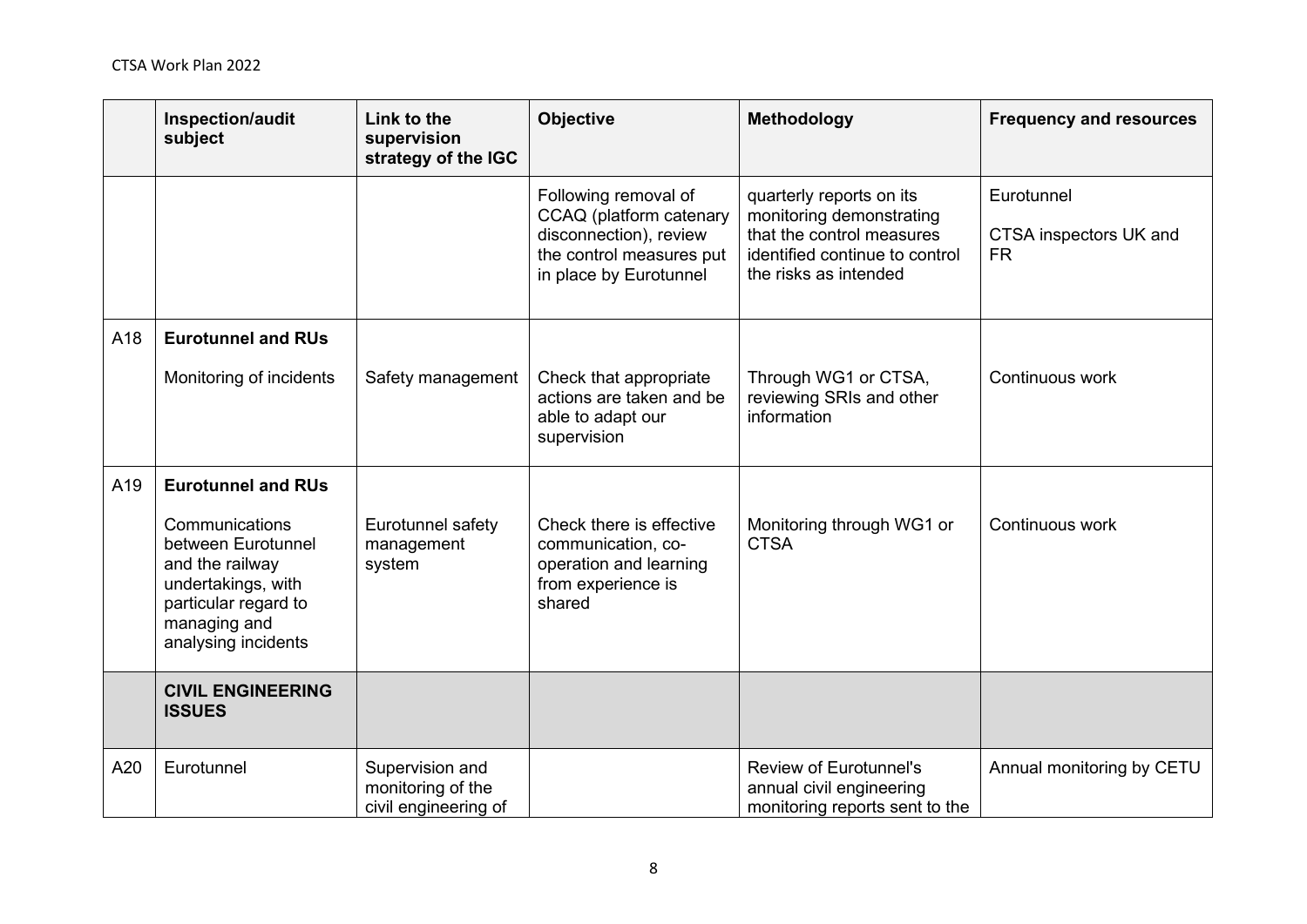| <b>Inspection/audit</b><br>subject | Link to the<br>supervision<br>strategy of the IGC | <b>Objective</b> | Methodology | <b>Frequency and resources</b> |
|------------------------------------|---------------------------------------------------|------------------|-------------|--------------------------------|
|                                    | the Tunnel's<br>infrastructure                    |                  | <b>CTSA</b> |                                |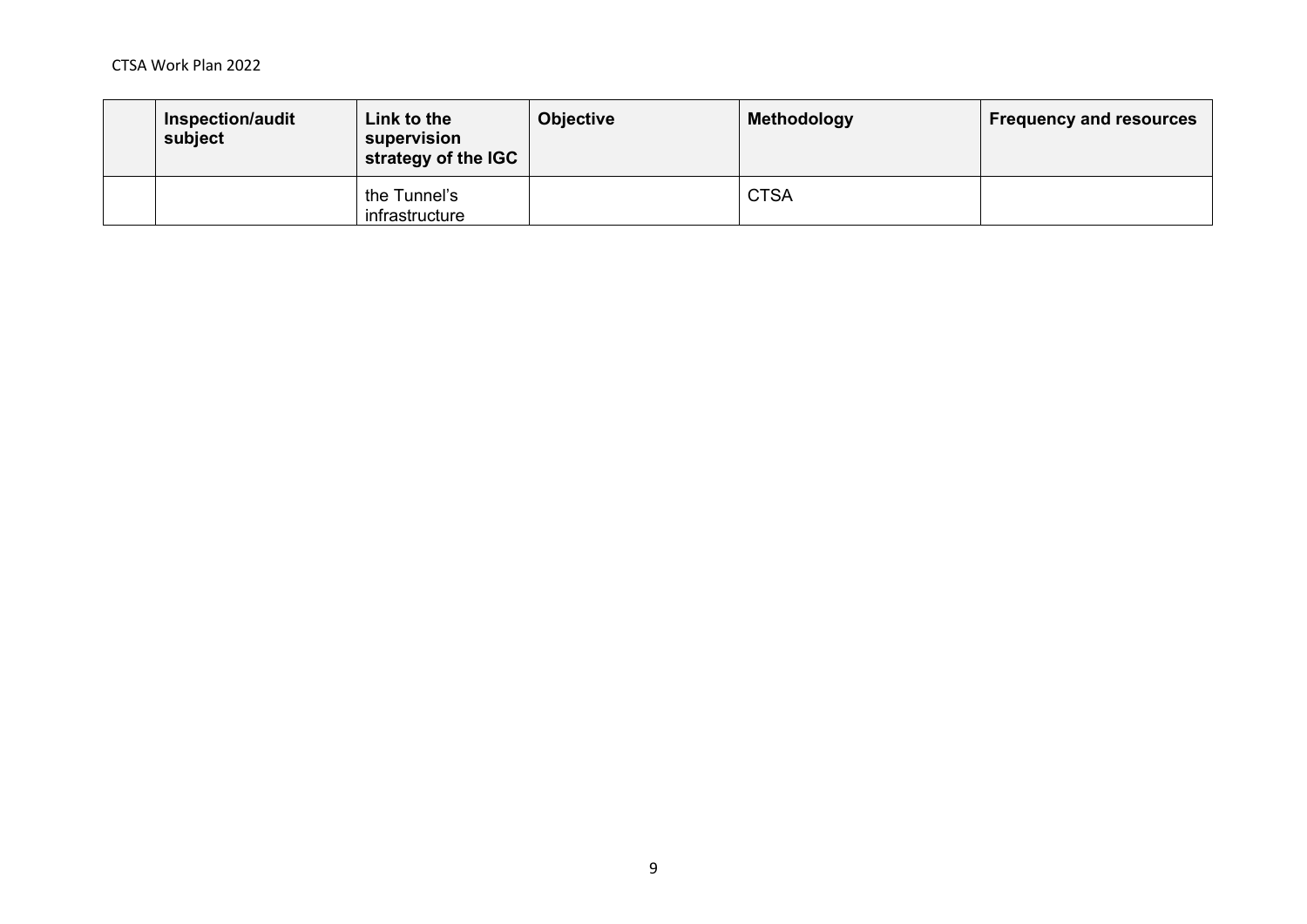# **B. SAFETY CERTIFICATION, SAFETY AUTHORISATION & AUTHORISATIONS TO PLACE INTO SERVICE**

|           | <b>Task</b>                                                                                         | <b>Objective</b>                                                                                                                                                                                                       | <b>Methodology</b>                                                                                                                | <b>Timing and resources</b>                                                                                                                                                     |
|-----------|-----------------------------------------------------------------------------------------------------|------------------------------------------------------------------------------------------------------------------------------------------------------------------------------------------------------------------------|-----------------------------------------------------------------------------------------------------------------------------------|---------------------------------------------------------------------------------------------------------------------------------------------------------------------------------|
| <b>B1</b> | <b>Consideration of Eurotunnel</b><br>applications for authorisation<br>of infrastructure projects, | To ensure timely and robust<br>consideration by IGC of any<br>applications from Eurotunnel to<br>place into service non-vehicle<br>projects                                                                            | Applications will be dealt<br>with in accordance with the<br>Treaty of Canterbury and<br><b>Concession Agreement</b>              | Meetings as required                                                                                                                                                            |
|           |                                                                                                     | To ensure timely and robust<br>consideration by IGC of safety<br>issues arising any applications from<br>Eurotunnel for infrastructure projects<br>in accordance with the quadripartite<br><b>Concession Agreement</b> | Applications will be dealt<br>with in accordance with the<br>relevant provisions of the<br>quadripartite Concession<br>Agreement. | Meetings as required                                                                                                                                                            |
|           |                                                                                                     | Examine Eurotunnel's requests in<br>conjunction with the NSAs under the<br>IGC / EPSF / ORR cooperation<br>agreement                                                                                                   |                                                                                                                                   | Meetings as required                                                                                                                                                            |
| <b>B2</b> | Passenger shuttles mid-life                                                                         | Check that the change is safely<br>managed by Eurotunnel, especially<br>regarding fire detection and<br>extinguishing system<br>Bear in mind that the Halon gas<br>derogation expires 31 December<br>2027              | <b>Discussions at Eurotunnel-</b><br>convened ad hoc working<br>group meetings                                                    | UK and FR delegates to<br>attend meetings approx every<br>four months<br>First shuttle due autumn<br>2023 (including hybrid<br>extinguishing system)<br>Project completion 2028 |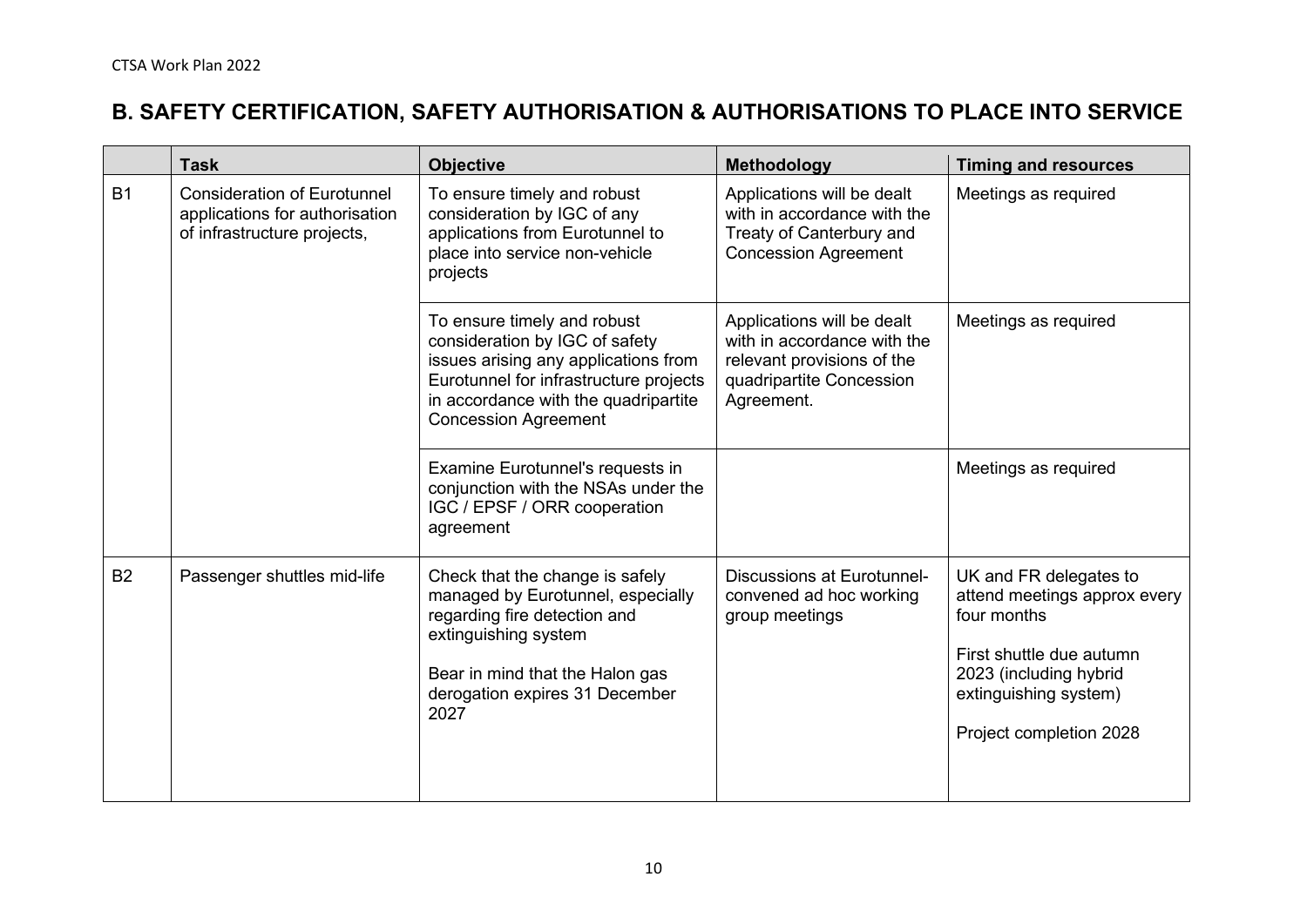|                | <b>Task</b>                                                                                       | <b>Objective</b>                                                                                                                                                                                                                                                                            | Methodology                                                              | <b>Timing and resources</b>                                                                                                                                                                                |
|----------------|---------------------------------------------------------------------------------------------------|---------------------------------------------------------------------------------------------------------------------------------------------------------------------------------------------------------------------------------------------------------------------------------------------|--------------------------------------------------------------------------|------------------------------------------------------------------------------------------------------------------------------------------------------------------------------------------------------------|
| B <sub>3</sub> | Replacement of Works Train<br>locos (Schöma)                                                      | Check that the change is safely<br>managed by Eurotunnel                                                                                                                                                                                                                                    | <b>Discussions at Eurotunnel-</b><br>convened ad hoc working<br>meetings | UK and FR delegates to<br>attend meetings approx every<br>4 months                                                                                                                                         |
|                |                                                                                                   |                                                                                                                                                                                                                                                                                             |                                                                          | New modules 2022<br>Target completion date 2024                                                                                                                                                            |
| <b>B4</b>      | Breda replacement wagons<br>project, 4 new shuttles (ELH<br>WBN / Tatravagonka), 33 new<br>wagons | To ensure timely and robust<br>consideration by IGC of a "no<br>objection" to place new vehicles or<br>sub system into service in the<br><b>Channel Tunnel</b><br>Check that the change is safely<br>managed by Eurotunnel<br>Need to conform to Wagons TSI and<br>CT-specific requirements | <b>Discussions at Eurotunnel-</b><br>convened ad hoc working<br>meetings | Preliminary safety dossier<br>submitted to IGC in Oct 2021<br>Final safety dossier<br>submitted to IGC on 24 Mar<br>2022<br>Wagon introduction from May<br>2022. Planned end date for<br>entire fleet 2023 |
|                | <b>Future work</b>                                                                                |                                                                                                                                                                                                                                                                                             |                                                                          |                                                                                                                                                                                                            |
| <b>B5</b>      | <b>Inspection train Vectoor</b>                                                                   | Check that the change is safely<br>managed by Eurotunnel                                                                                                                                                                                                                                    |                                                                          | Target completion 2023                                                                                                                                                                                     |
| B <sub>6</sub> | AMC replacement                                                                                   | Ensure timely scrutiny for a non-<br>objection by the IGC                                                                                                                                                                                                                                   |                                                                          | Target completion 2024                                                                                                                                                                                     |
| <b>B7</b>      | Single Deck Loader<br>Replacement                                                                 | Check that the change is safely<br>managed by Eurotunnel                                                                                                                                                                                                                                    |                                                                          | Target completion date 2027                                                                                                                                                                                |
| B <sub>8</sub> | Rail operation modernisation                                                                      | Check that the change is safely<br>managed by Eurotunnel                                                                                                                                                                                                                                    |                                                                          | Target completion date 2030                                                                                                                                                                                |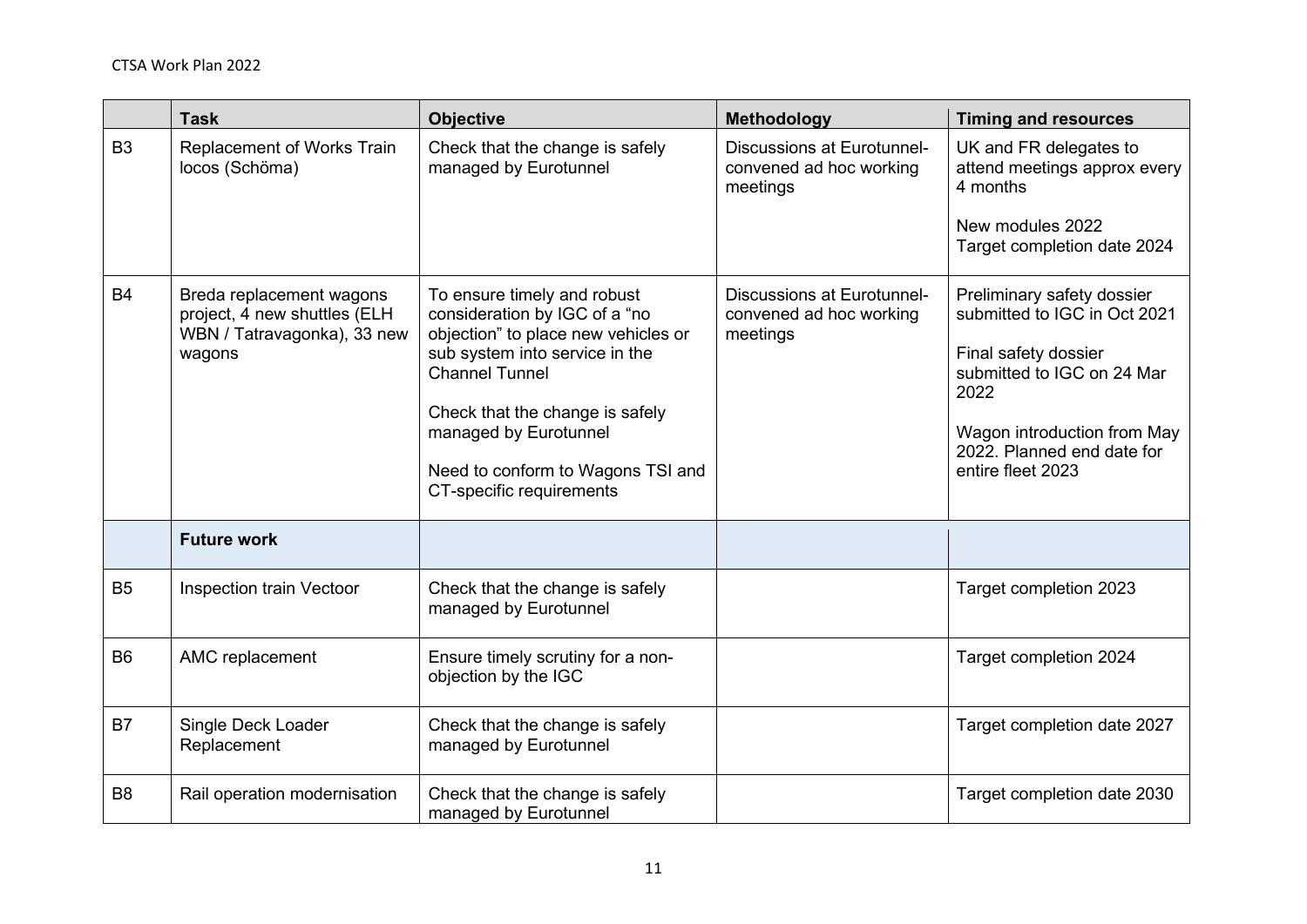#### CTSA Work Plan 2022

|                | <b>Task</b>  | <b>Objective</b>                                         | Methodology | Timing and resources        |
|----------------|--------------|----------------------------------------------------------|-------------|-----------------------------|
| B <sub>9</sub> | <b>ERTMS</b> | Check that the change is safely<br>managed by Eurotunnel |             | Target completion date 2030 |